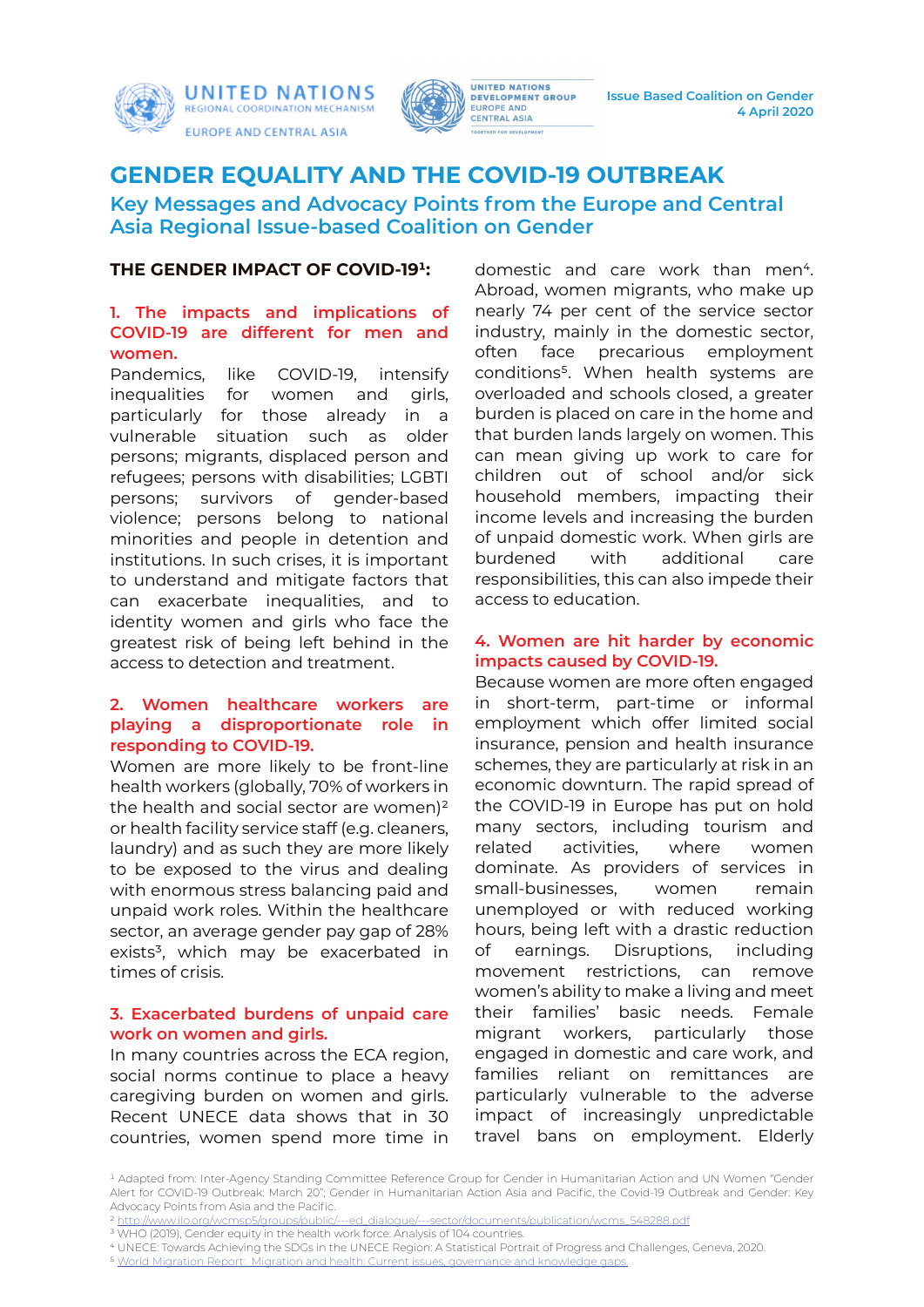women, who comprise the majority of elderly around the world, tend to have lower pensions than men<sup>6</sup>, if any, and less possibility to buy care or other services. Many single-headed households in the Western Balkans and Central Asia that have been receiving remittances in the past few years are hit strongly by the contraction of activity in the host countries, job losses and mobility restrictions.

#### **5. When households are placed under strain, intimate partner violence and other forms of domestic violence usually goes up.**

During the COVID-19 outbreak, there is increasing evidence to show that movement restrictions, the closure of most businesses, combined with social distancing, fear and stress, place women and girls at heightened risk if they are confined at home with their abusers. Livelihood concerns also present new, gendered risks of exploitation, abuse and violence where women may be prevented from leaving an abusive partner when they lose income due to illness, selfisolation or closure of their job sites. Lifesaving care and support to gender-based violence survivors may also be disrupted in one-stop crisis centers in hospitals where health service providers are overburdened and preoccupied with handling COVID-19 cases. Even once quarantines end, lasting economic fallout can expose women to sexual exploitation, as experienced during the 2013-2016 Ebola outbreak in West Africa<sup>7</sup>.

## **6. Overstretched health services often divert resources away from services women need, including pre- and postnatal health care and contraceptives, and exacerbate a lack of access to sexual and reproductive health services.**

Women may be less likely than men to have power in decision-making around the outbreak, and consequently, their sexual and reproductive health needs may go unmet.

#### **RECOMMENDATIONS:**

**1. Support multi-sectoral gender analysis as an integral part of a strong COVID-19 response** to help governments and key response actors to better understand gendered and intersectional considerations and elements of the outbreak. A gender lens should be applied in all immediate responses, including in the gender dimension of the transmission mechanisms of the crises, as well as in the long-term policies and actions to avoid gender-based discrimination and exacerbation of disadvantages. Gender dimensions also need to be firmly embedded within prevention and response plans to ensure that gender perspectives are properly addressed. Governments should build a recovery strategy from the sharp economic downturn - which has already started - with a strong gender dimension in order to make policies, programmes and measures work efficiently for all.

**2. Prioritise investments in sexdisaggregated data collection and design of gender-sensitive data collection tools** to ensure that assessments capture differential impacts of the crisis on women and girls. Data should be disaggregated data by sex, age, disability and other relevant vulnerability factors in order to understand the gendered impacts of the outbreak including on differing rates of infection, differential access to treatments, socioeconomic impacts, differential care burden, and incidence of domestic violence. Disaggregation of data will also serve to understand and respond to how biology and gender have a different impact in exposure, care needs and health outcomes for men and women.

**3. Support women's organisations and women human rights defenders to be on the frontline and ensure women's leadership and participation in all aspects of preparedness and response.** This includes strengthening the

⁶ UNECE: Towards Achieving the SDGs in the UNECE Region: A Statistical Portrait of Progress and Challenges, Geneva, 2020.

⁷ UNGA A/70/723. Protecting Humanity from Future Health Crises: Report of the High Level Panel on the Global Response to Health Crises.